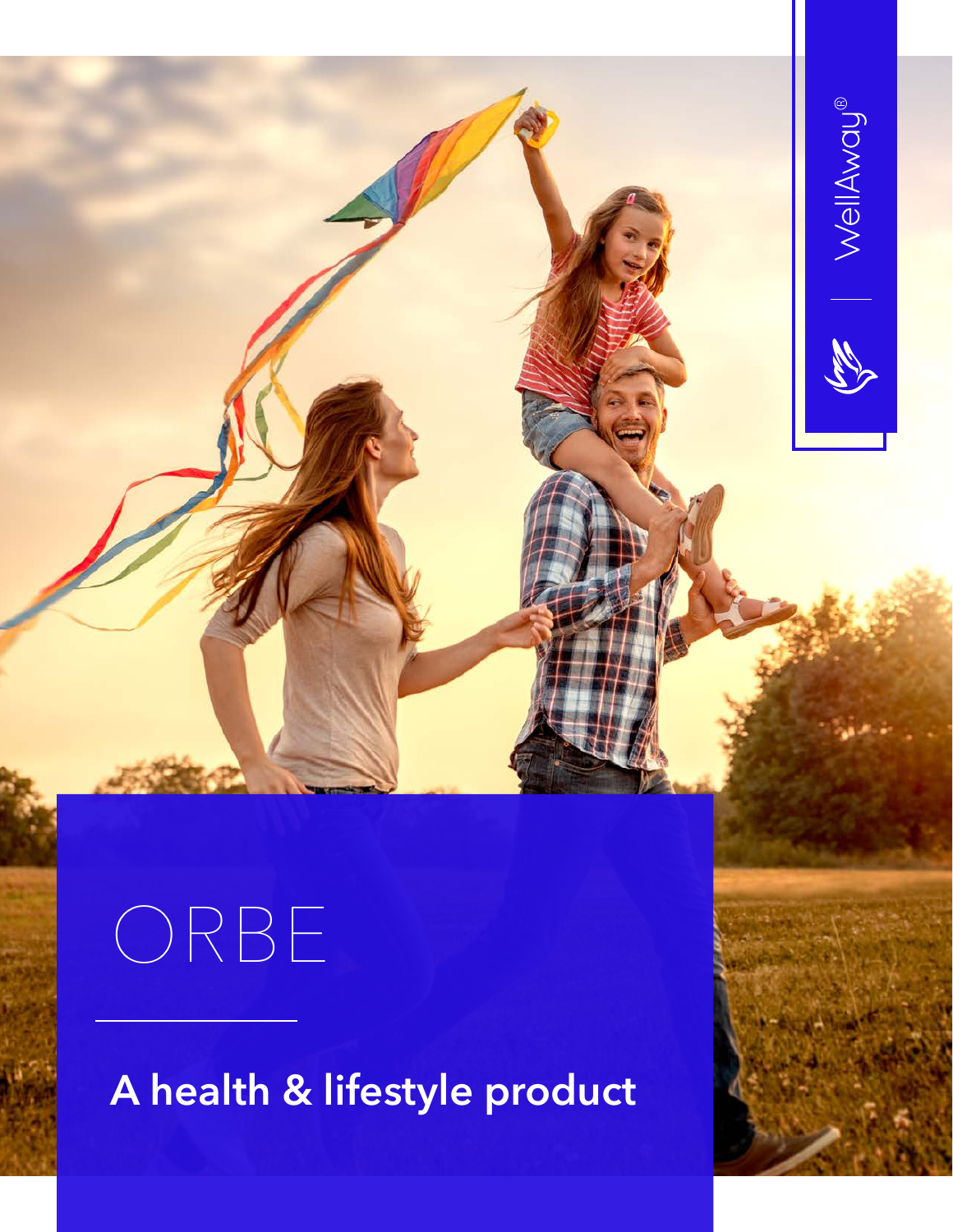

## **ORBE E-CONSULTATIONS**



PRODUCT **HIGHLIGHTS** 





**CONCIERGECARE** 

#### A COMPREHENSIVE HEALTH COVERAGE FOR YOUR EXPATRIATE LIFESTYLE.

ORBE is a health and lifestyle solution that keeps you covered while providing stability and security. This product helps you maintain wellness and health while protecting you from financial struggle in the event of medical emergencies. Our members have the peace of mind knowing that they secure, with a team ready to support and guide you in matters of health and well-being. ORBE provides health benefits, hospitalization and emergency coverage for continuous care and support to meet your needs and requirements as well as a set of deductible options: \$0, \$500, \$100, \$2000, \$5000 USD, giving you control over your premium.

As proud advocates of expatriates living around the world, we aim to set the standard of quality in the international private medical insurance industry for foreign nationals. Furthermore, along with it's benefits, ORBE provides a variety of extra features to accommodate your lifestyle. ORBE Platinum has no annual limit and ORBE Gold has a \$7 million USD limit. Both plans offer a array of preventive care services. Additionally, coverage of pre-existing conditions may be available upon medical underwriting and application approval by WellAway Limited.

*(For French nationals subscribing to the CFE (Caisse des Français de l'Étranger), you can use ORBE as a top up plan!)*

#### PRODUCT HIGHLIGHTS

- ORBE Platinum has no annual limit and ORBE Gold has a \$7 million USD limit.
- Deductible options to choose from: - \$0, \$500, \$1000, \$2000, \$5000 USD
- Your coverage is easy to understand; there are no co-payments or co-insurance.
- Our plans are flexible to meet your needs. Maternity, as well as dental & vision coverage are available.
- Unmarried dependent children are covered up to age 26.
- In case of an emergency, we offer a robust and comprehensive hospitalization process.
- Select Provider Access: as an exclusive member, you are covered at 100% of Usual, Reasonable and Customary rates when receiving care from a WellAway Select Provider who has been contracted by the Aetna Passport to Healthcare® program.
- Keep yourself healthy with our wellness coverage.
- If you need to be transferred to a different medical facility, evacuation and repatriation coverage is included.
- 24/7 ConciergeCare service, medical assistance and e-consultations are included.

**Easy access to quality care, ORBE provides the peace of mind only a WellAway plan can offer.**

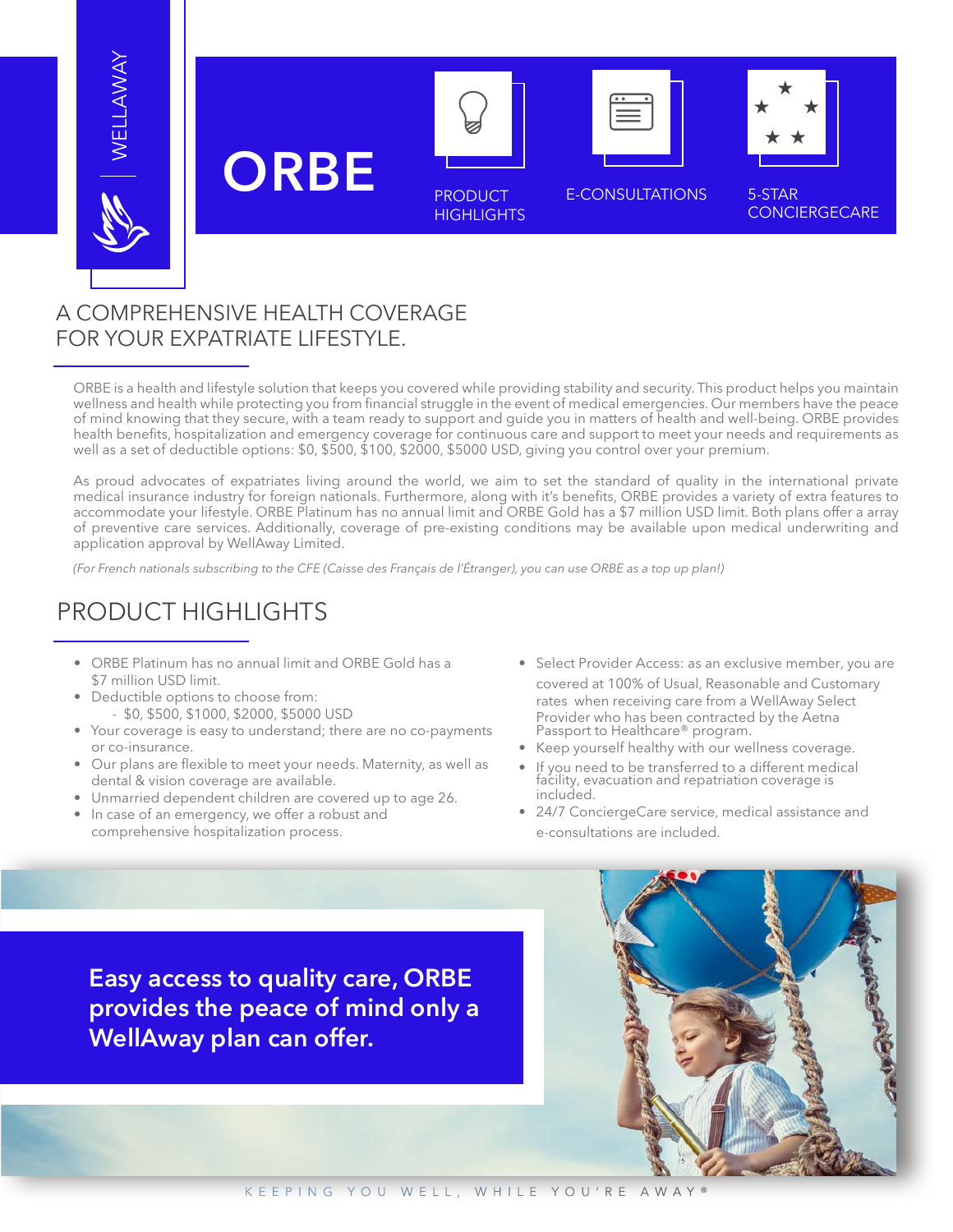### THERE'S NOTHING LIKE THE COMFORT OF HOME...

#### **Our ConciergeCare services are designed to provide peace of mind and 5-star service!**

Your satisfaction is our priority. Professional customer support is standing by to meet your requirements with a full range of tools. With our 5-star ConciergeCare services, we ensure that every member has access to health and wellness services on a global scale. Feel at home with the security of knowing you can speak with our counselors in your native language and experience our unique expatriate support system.

#### WHY CHOOSE WELLAWAY

WellAway is more than just insurance; it's a lifestyle and health benefits product.

Our expatriate health products excel in helping our members maintain good health and tranquility as they explore the world and build their life abroad. We want you to live life with the comfort of knowing that you have the support, service and expertise of WellAway on your side.

#### OUR 5-STAR **CONCIERGECARE** SERVICES INCLUDE:

- Provider search assistance
- Disease management
- House-calls from local doctors or physicians
- 24/7 Emergency medical assistance & evacuation
- Appointment setting with best-in-class providers
- White glove customer service in your native language

#### E-CONSULTATION: YOUR DOCTOR, WHENEVER & WHEREVER...

With our e-consultations you can have a physician, anytime and anywhere. Simply schedule your electronic visit and contact your medical professional via telephone or webcam on a secure and encrypted platform.

- Receive a virtual office visit via webcam on a secure, encrypted platform.
- Access a large network of doctors and medical specialists.
- Set appointments online.
- Receive a medical report with diagnosis and a recommended treatment plan.
- Reduce E.R. visits and unnecessary treatment.
- Obtain a second medical opinion online.
- Receive a virtual office visit via webcam on a secure, encrypted platform.

#### **DEDUCTIBLE OPTIONS & LIMITS**

This product features deductible options of \$0, \$500, \$1,000, \$2,000, \$5,000, giving you control over your premium.

- **ORBE Platinum** No annual limit
- **ORBE Gold** \$7,000,000 annual limit